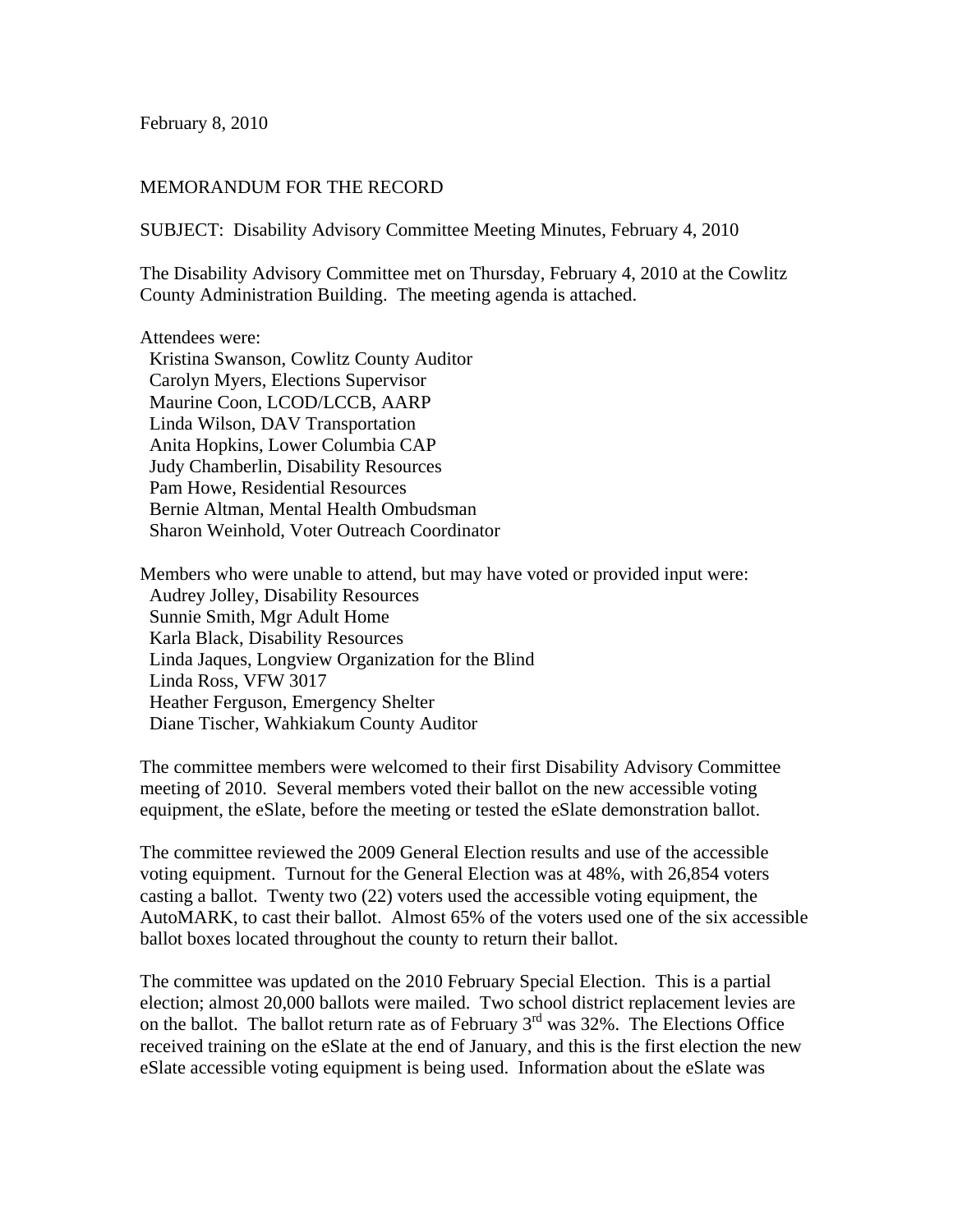added to the Elections website. For future elections, eSlate information will be included with the ballot.

Kris, Carolyn, and Sharon discussed the new Hart voting system and eSlate accessible voting equipment, and their impact ballot processing and on voters with disabilities.

- The primary difference between the eSlate and AutoMARK is the eSlate is direct recording equipment and the AutoMARK is ballot marking equipment. Voters ly cast their vote on the eSlate. All votes cast on the eSlate are added to the total count. Voters using the AutoMARK marked their ballot and put it in a ballot box.
- The Hart voting system gives Cowlitz County the opportunity to make improvements to ballot processing. Several ballot processing steps can be combined, saving time. Ballots with erroneous or stray marks can be adjudicated on the screen versus having to be manually duplicated, saving ballots and time. Ballot tabulation on Election Day is easier because votes are recorded on the equipment on a daily basis, and the votes are consolidated on Election Day to get the final result. Different ballot paper, which more flexible and lighter, results in reduced mailing costs and better formatting of the ballot.

Members reviewed the changes made to the Elections Office website. The Voters Assistance information on the website was expanded to include Voter Accessibility Enhancements, Ballot Drop Box Locations, and Disability Advisory Committee meeting minutes. The Voter Accessibility Enhancements is a brochure that describes the changes made over the last few years to improve voter accessibility and allow all voters, particularly voters with disabilities, to vote independently and privately. The Ballot Drop Box Locations lists the locations of the ballot boxes and when they are available to voters. The Disability Advisory Committee meeting minutes contains all of the minutes of the Disability Advisory Committee beginning in July 2006. The Elections Office website is available at www.co.cowlitz.wa.us/elections/.

The Disability Advisory Committee met in the conference room that was modified with Help America Vote Act (HAVA) grant funding. The conference room is wheelchair accessible. It has a live feed video and audio system, and the meeting activities are broadcast on four LCD flat panel TVs located in various areas in the Administration Building. Ballot counting, ballot processing, and the work of the canvassing board takes place in this conference room. The goal is to make the elections process more accessible to persons with disabilities and more visible to all voters in Cowlitz County.

Members discussed several other items…..

Cap Meetings. Anita and Sharon discussed the meetings they attend at the Lower Columbia CAP office. Representatives from various programs in the county attend these meetings and share information about their programs and upcoming events.